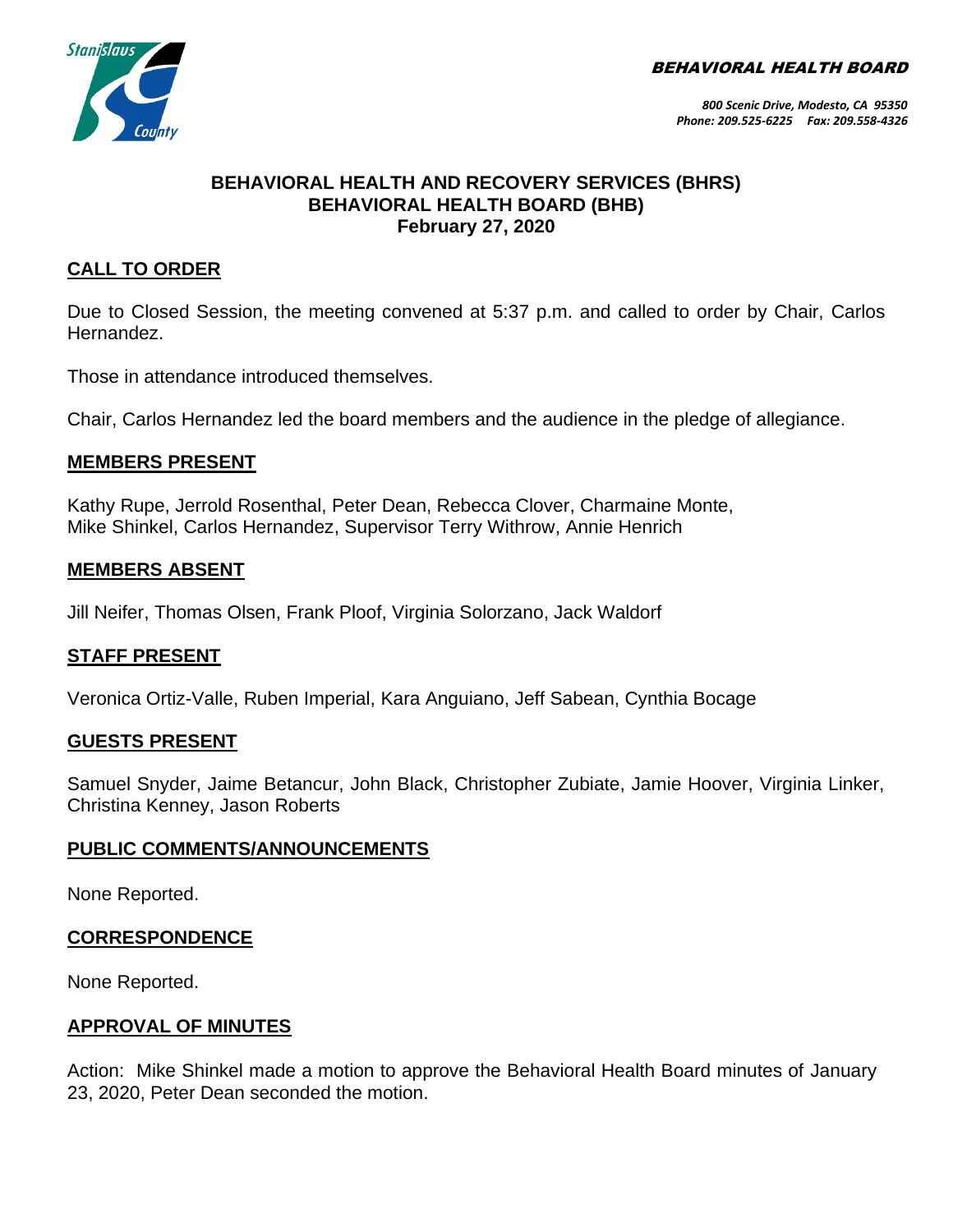Behavioral Health Board February 27, 2020 Page 2 of 3

# **CONSUMER REPORTS/COMMENTS**

None Reported.

## **FAMILY MEMBER REPORTS/COMMENTS**

None Reported.

## **BOARD OF SUPERVISORS REPORT**

Supervisor Withrow reported the following highlights:

- Cannabis permits continue with 18 applications approved.
- Stanislaus County Mid-Year Budget continues to look strong.

## **PRESENTATION – Salvation Army Veteran's Program**

Captain Samuel Snyder from The Salvation Army and Jaime Betancur, from the Department of Veteran's Affairs provided an overview of the collaboration of variety of services offered to the veteran population. Services include shelter, housing, meals, case management, employment. In addition, Rehabilitation Centers available offering faith-based recovery and work programs.

## **COMMITTEE REPORTS**

#### **Executive Committee**

Carlos Hernandez reported that he and Kathy Rupe met with Ruben Imperial regarding the BHRS Strategic Planning and how the board can be involved in this process.

Carlos reported on the discussion of the need to balance member participation for BHB committees. Michael Shinkel will join the Impact – Contract Run Services. Jack Waldorf and Peter Dean will join the Administrative, Fiscal Management committee.

**Action:** The BHB approved to hold a meeting offsite mid-year.

#### **Administrative, Fiscal Management Committee**

No report.

## **Managed Care Committee**

No report.

## **Prevention and Community Education/Outreach Committee**

No report.